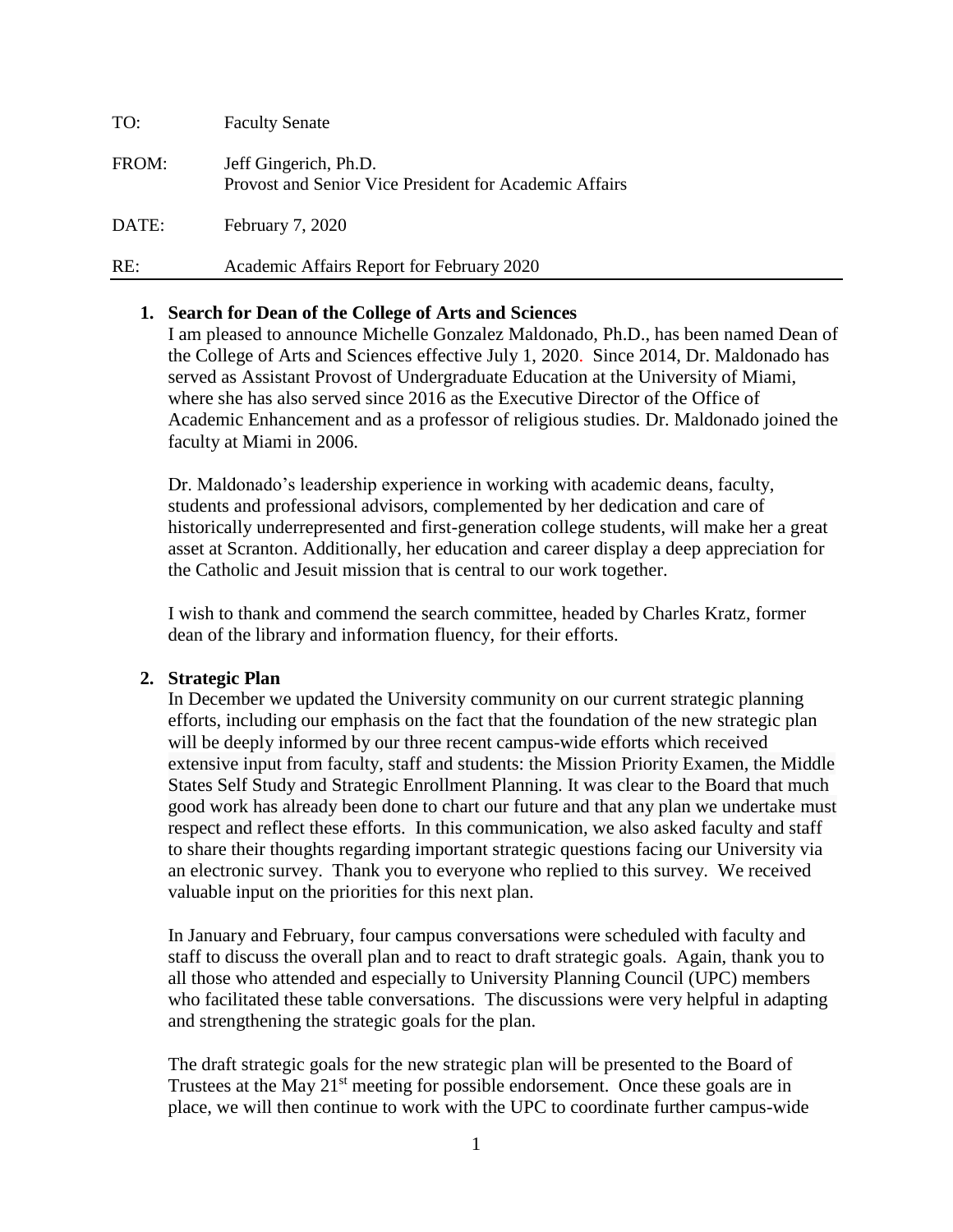discussions to build the plan for full presentation to the Board of Trustees at the May meeting. We look forward to working with everyone to ensure a strong strategy and plan for the future.

#### **3. Rank and Tenure**

Please join me in congratulating our faculty colleagues who achieved promotion in rank and/or tenure. The following have been recommended by the Board on Rank and Tenure and approved by Fr. Scott Pilarz for their outstanding accomplishments in the areas of teaching, service and scholarship:

| Dr. Sufyan Mohammed   | Communication                       | Professor        |
|-----------------------|-------------------------------------|------------------|
| Dr. Paul Datti        | Counseling & Human Services         | Professor        |
| Dr. Iordanis Petsas   | Economics & Finance                 | Professor        |
| Dr. Sean Brennan      | <b>History</b>                      | Professor        |
| Prof. Michael Knies   | Library                             | Professor        |
| Prof. Donna Witek     | Library                             | Professor        |
| Prof. George Aulisio  | Library                             | Professor        |
| Dr. Jessica Nolan     | Psychology                          | Professor        |
| Dr. Nathan Lefler     | Theology & Religious Studies        | Professor        |
| Dr. Will Cohen        | Theology & Religious Studies        | Professor        |
| Dr. Habib Zanzana     | World Languages & Culture           | Professor        |
| Dr. Nicholas Sizemore | Chemistry                           | Associate/Tenure |
| Dr. Jinghan Cai       | Economics & Finance                 | Associate/Tenure |
| Dr. Jo Ann Nicoteri   | <b>Nursing</b>                      | Associate/Tenure |
| Dr. Ozgur Isil        | Operations & Information Management | Associate/Tenure |
| Dr. Juan Serna        | Physics & Electrical Engineering    | Associate/Tenure |
| Dr. Patrick Orr       | Psychology                          | Associate/Tenure |
| Dr. Howard Fisher     | Communication                       | Associate        |
| Dr. Wendy Manetti     | Nursing                             | Associate        |
| Dr. Ahmed Gomaa       | Operations & Information Management | Tenure           |

### **4. The Office of Educational Assessment (OEA)**

This spring, the OEA plans to implement a modified Program Assessment Report (PAR) template, pending approval by the AAC. Mary Jane DiMattio distributed the template at the December CAS Dean's Conference and is seeking Chairs/Program Directors (i.e. those with responsibility for assessment reporting) to give feedback on the modifications. We have one volunteer thus far and would appreciate two or three more. Modifications constitute the addition of items addressing planning for assessment and results of assessment-based decision-making. The modified form streamlines our process by incorporating planning and reporting into one document. We will make the template available electronically as soon as feedback and AAC approval are received. As a reminder, any program undergoing Program Review during the '19-20 Academic Year may submit the *assessment of student learning portion only* of their program review in lieu of a PAR to satisfy assessment reporting for the AY.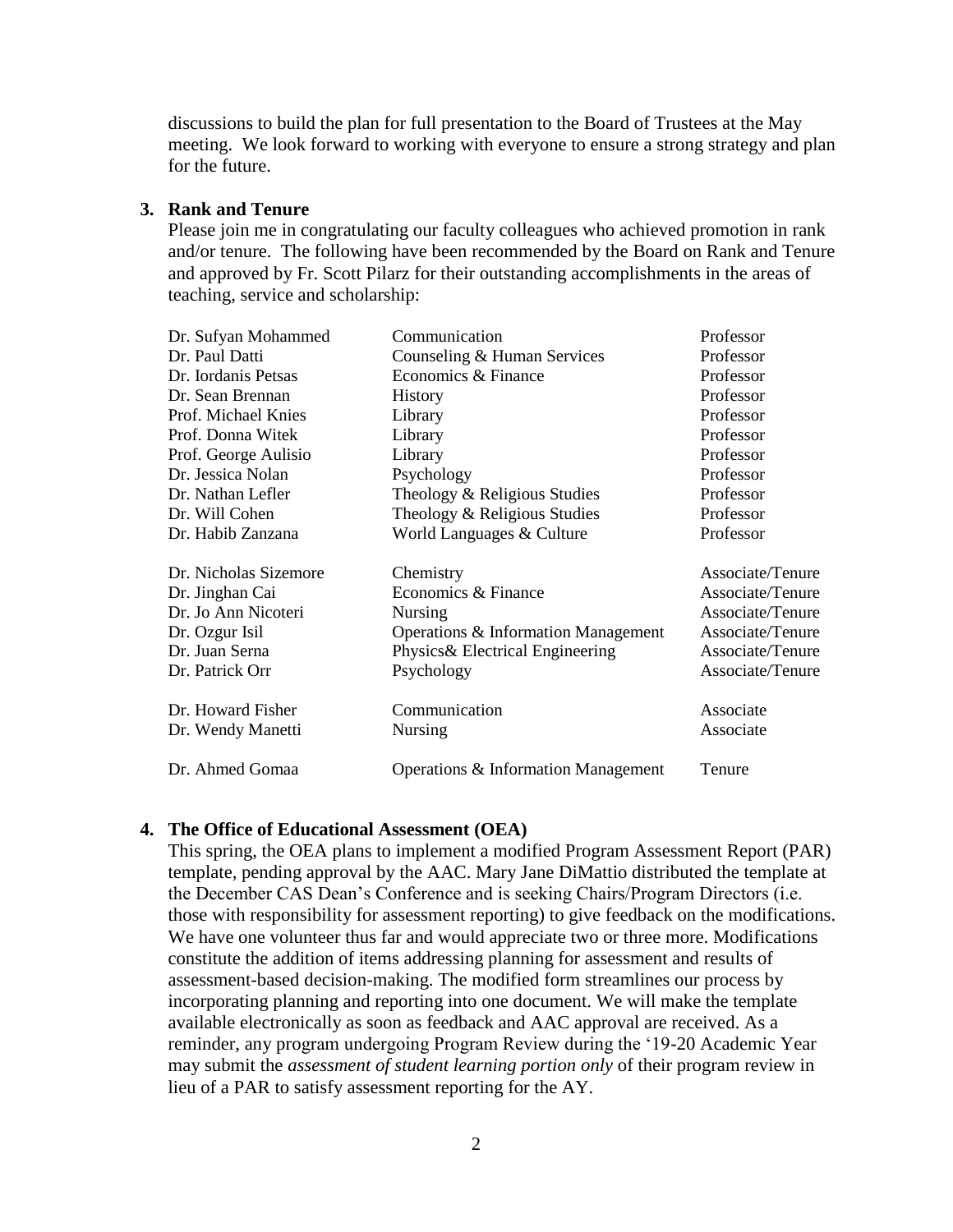With respect to GE Program assessment, CL assessment has been a great success thus far, showing encouraging results. We thank our colleagues in English and Theatre for generating a robust sample of student responses in the fall  $(n = 138)$ . The work will continue this spring with direct assessment in at least one section of Fiction. We hope for additional indirect assessment using the same instrument as in the fall. Assessment is also underway in CF, thanks to our colleagues in World Languages. We are seeking faculty volunteers teaching D designation courses to help us to plan an assessment. Thus far, one colleague has come forward.

OEA offers access to the Aqua and Via products within the Watermark Assessment Platform. These tools allow for efficient collection and scoring of student work. OEA has successfully used Aqua for both GE and program assessment, and two departments in PCPS are using Via across programs. Aqua is best suited for assessment of similar or different student assignments across multiple course sections, using a common rubric. Via is best for work within an individual course or in multiple courses assessing the same student assignment, using a common rubric. We have found the products not well-suited for surveys or student self-assessment. We can offer other solutions for this type of assessment.

Nick Truncale is Aqua certified, and Ray Schwenk is our Via expert. They have been working with Richard Walsh, CTLE, and IT on interconnectivity between Watermark and D2L. Any program or department wishing to have a demonstration of these products or other solutions should contact OEA at [assessment@scranton.edu.](mailto:assessment@scranton.edu)

Mary Jane DiMattio gave an assessment presentation to adjunct faculty at CTLE's Adjunct Faculty Orientation on 1-27-20. OEA began orienting adjunct faculty in 2019 and has been welcoming new, full-time faculty since opening in 2014.

The National Institute for Learning Outcomes Assessment (NILOA) selected the University's Institutional Effectiveness website, which also houses Assessment, to be featured on their website as a best practice. The criteria for selection were communication, creativity, and centralized assessment information. <https://www.scranton.edu/academics/provost/institutional-effectiveness/oea.shtml>

OEA thanks Kate Yerkes, Nick Truncale, Richard Walsh, and Cyrus Olsen for their planning, execution, and maintenance of the site.

## **5. Global Initiatives**

*Study Abroad*

## **Fall 2019**

- Faculty-led: 4 students
- Non Faculty –led : 14 students

#### **January Intercession 2020**

- Faculty-led: 101 students
- Non Faculty-led : 41 students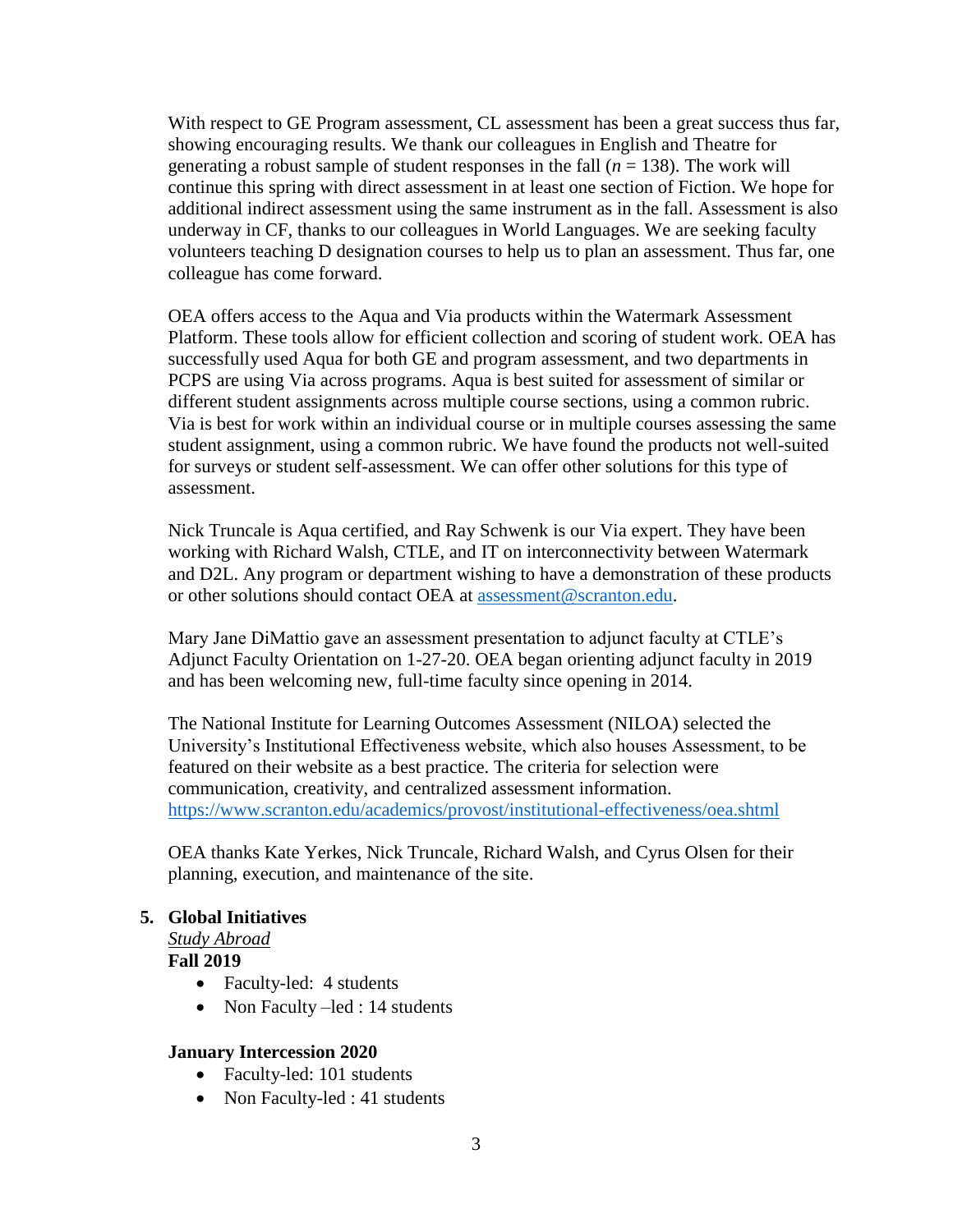• Service Trips Faculty-led: 35 students

## **Spring 2020 (In progress)**

- Faculty-led: (3 courses going abroad/student #s not yet confirmed)
- Non Faculty-Led : 34 students

## *International Students*

## **Spring 2020**

New: 8 new exchange students

- 9 new graduate students from KSOM
- 1 new graduate student from PCPS

Returning international students  $= 47$ Total enrolled for spring  $2020 = 65$  international students

## **Research Scholar**

We received Dr. Jeongil Choi, research scholar from Soongsil University, South Korea this January. Dr. Choi is sponsored by the Department of Management, Marketing and Entrepreneurship. He is on sabbatical for one year and is collaborating with Dr. Tae Wan Kim on a research project.

## **6. Office of Research and Sponsored Programs**

The Office of Research and Sponsored Programs (ORSP) provides support to both faculty and student researchers. ORSP has assisted with the preparation of, and submitted, 39 external grant proposals to date. This includes 11 federal grant submissions and 2 state grants. The remainder were foundation or other agency submissions. Grant writing stipends were provided to 6 faculty members to support grant writing over Intersession.

On the undergraduate research front, ORSP has awarded 16 grants as part of the Research as a High Impact Practice (rHIP) funding initiative. Six Undergraduate Awards in Humanistic Inquiry (UAHI) were given in conjunction with the Humanities Initiative Committee. The 20<sup>th</sup> Annual Celebration of Student Scholars has been scheduled for Friday, April 24, 2020, which represents the last day of National Undergraduate Research Week. Several additional activities have been planned for the days leading up to the celebration, including a kickoff event on April 20, and highlights of student researchers from varying disciplines throughout the week. ORSP has provided a cash incentive to students this academic year to register for the Faculty Student Research Program (FSRP). This initiative marks the  $30<sup>th</sup>$  anniversary of the program, and may capture unregistered students who are performing faculty-mentored research. Registrations increased by 43% in Fall 2019 as compared to the Fall 2018 semester, and we have received positive feedback from faculty. ORSP will continue this incentive into the 2020-2021 academic year.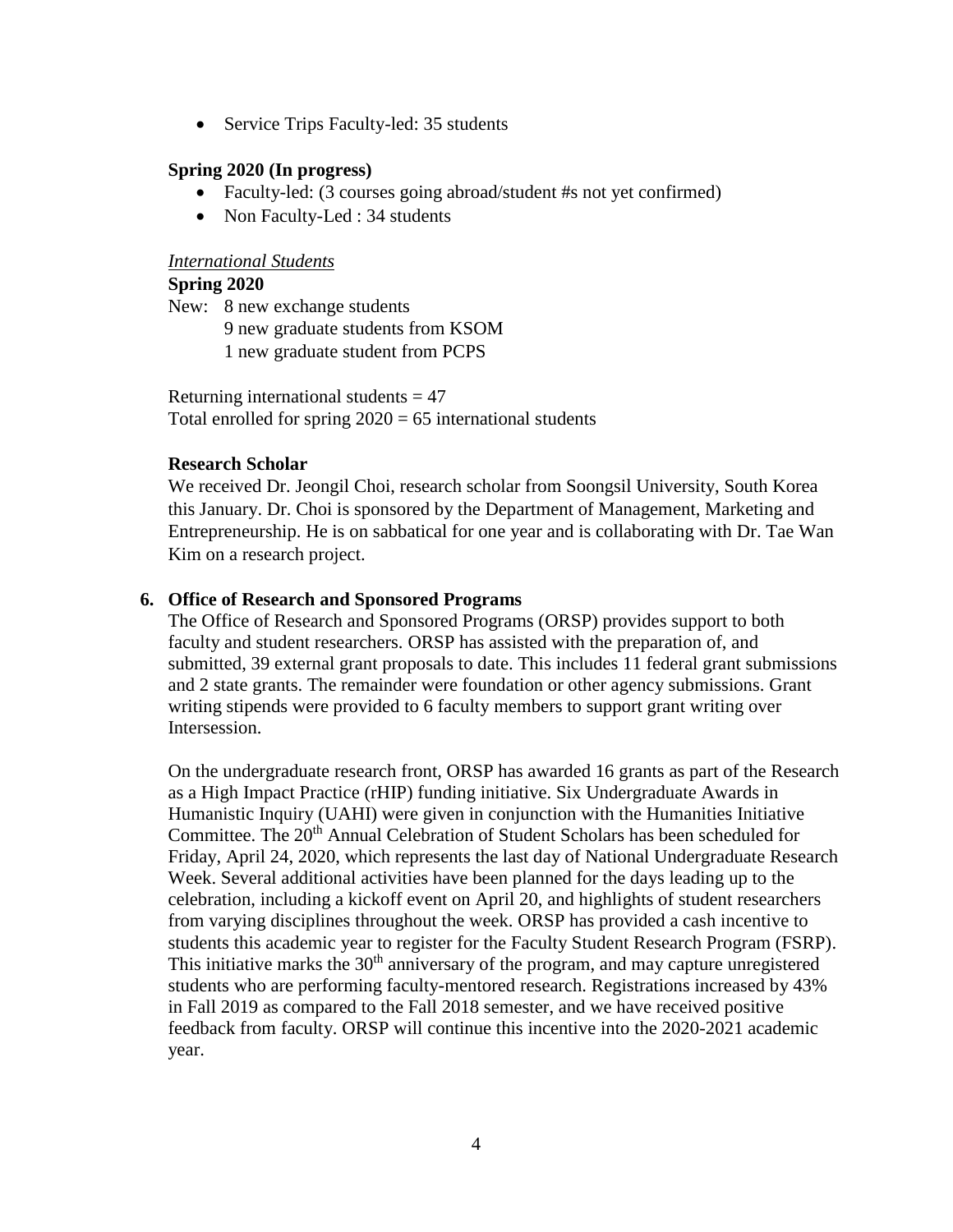#### **7. Faculty Searches**

Faculty searches continue into the spring semester. To date we have hired or sent contracts to fourteen candidates. Please join me in welcoming two new faculty that started this spring.

| Michael Kelley | Counseling and Human Services |
|----------------|-------------------------------|
| Dana Gadaire   | Counseling and Human Services |

#### **8. Fulbright Nominations**

Artem Samiahulin, our lone student applicant this year was recently notified the he is a National Semi-Finalist for a Fulbright to Kazakhstan. Artem is an Economics major and Math minor. We should get a final decision in the second half of the Spring semester.

#### **9. Faculty Development**

#### *Summer Grant Proposals/Clavius Funding*

A call for proposals for interdisciplinary faculty seminars supported by the Clavius Fund was sent to faculty earlier this month. The deadline for applications is March 1.

#### *Provost Faculty Enhancement Awards*

A request for nominations for the Provost Enhancement Awards was sent to the deans, department chairs, and faculty.

Nominations should be sent to my office by February  $21<sup>st</sup>$ . The Provost Advisory Group will assist the Provost and Associate Provost in making the determination on the awards recipients. The awards will be presented at the Faculty Appreciation Day dinner scheduled for March 27<sup>th</sup> in the DeNaples Center.

#### **10. Curriculum**

| <b>New Courses</b>                             | <b>Date Posted</b> |
|------------------------------------------------|--------------------|
| COMM 335: Advertising Leadership               | 11/12/19           |
| CHED 340: Advocacy and Health                  | 10/919             |
| HIST 260: Native American History              | 10/31/19           |
| HIST 261: Indigenous Peoples of the Americas   | 10/31/19           |
| HIST 244: History of Modern Japan              | 12/4/19            |
| COMM 261: Videogame Culture & Women            | 10/24/19           |
| COUN 548: counseling Children & Adolescents    | 1/2/20             |
| <b>Course Changes</b>                          |                    |
| COUN 533: School Counseling                    | 12/3/19            |
| HIST 279: China in the $20th$ Century & Beyond | 11/7/19            |
| <b>New Program</b>                             |                    |
| <b>Integrated Data Analysis Concentration</b>  | 10/17/19           |
| MS, Business Analytics                         | 12/3/19            |